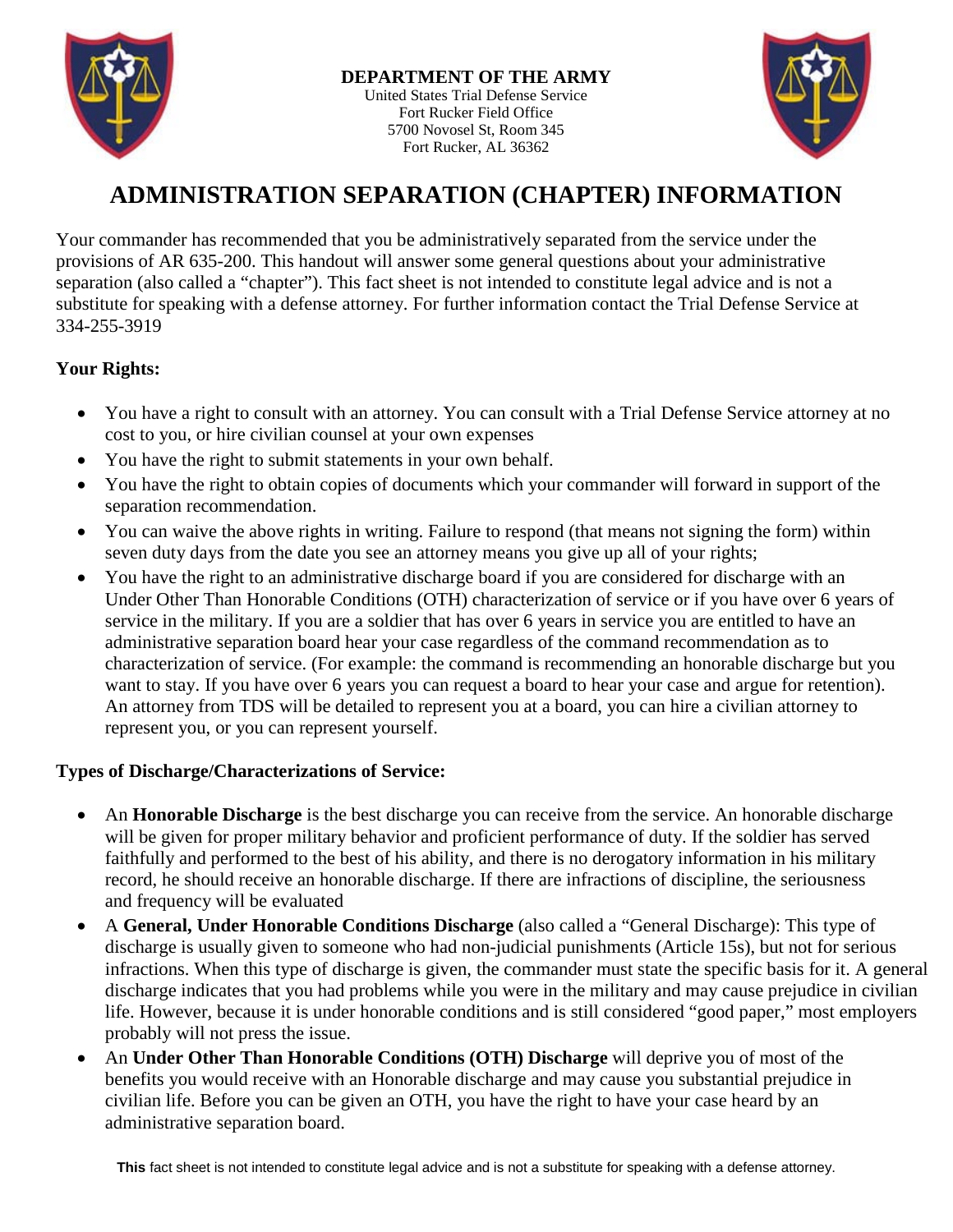The benefits available to you under the different types of discharges are listed on the chart attached to this handout. Note that with a General discharge, you keep *most* of the pay entitlements or VA benefits that you might ha accrued thus far. For example, you can still cash in your accrued leave. However, you do lose any GI Bill contributions and any civil service retirement credit (that is, credit toward federal civil service retirement for your active duty military time) to which you would otherwise be entitled.

### **Ways to Fight the Discharge**:

The Separation Authority, usually your Battalion or Brigade Commander, or the Commanding General (depending on the type of chapter and the proposed characterization of service) decides whether you should be separated and, if so, what type of discharge you will receive.

There are three ways you can have input into those decisions:

- a) If you have less than six years of total active and reserve military service, and you are not being considered for an OTH discharge, you are not eligible for an Administrative Separation Board, so the only way you can have some input into what sort of discharge you receive is to submit statements in your own behalf. These statements can be yours, or from people with whom or for whom you have worked. They should talk about your duty performance, potential for rehabilitation and retention, as well as any significant past contributions you have made. They can ask that you either be retained in the service or given an Honorable discharge. These statements should be submitted to your Commander, who will forward them to the Separation Authority to aid him in his decision.
- b) If you have six years or more years of active and reserve military service or you are being considered for an OTH discharge, you have the two additional options:

(1) You have the right to have your case heard before an Administrative Separation Board. This Board normally consists of three people; two officers and one senior enlisted soldier. The Board's job is to decide whether you should be separated and if so, with what kind of discharge/characterization of service. The Board then makes a recommendation to the Separation Authority. The Separation Authority makes the final decision, but cannot do anything less favorable to you than the Board recommended. At the Board you have certain rights. You have the right to be represented by a detailed military lawyer or another military lawyer you might request (if that lawyer is reasonably available), both at no cost to you. You could also hire a civilian lawyer, at no cost to the Government. If you are a minority member, you can request that a minority member be part of your Board. You can make a statement to the Board, or chose to remain silent.

(2) You also have the right to submit a Conditional Waiver. A Conditional Waiver is a document you send to the Separation Authority telling him that you will agree to give up your right to a Board hearing if he promises to give you a better type of discharge (usually a General discharge). If the Separation Authority agrees, you get that better type of discharge. If he turns down your proposal, you still have the right to a Board.

In any case, you also have the right to consult with a military lawyer to decide what you option is best for you. You have the right obtain copies of all documents that will be forwarded to the Separation Authority.

If you are involuntarily discharged, you will not be eligible to reenlist in the United States Army for a period of two years; however, if discharged with an Honorable Discharge, the Separation Authority may direct that you serve the rest of your obligated time in a Reserve status. If discharged with characterization less favorable than an Honorable, you may apply to the Army Discharge Review Board or the Army Board for Corrections of Military Records to upgrade your discharge. An upgrade is neither guaranteed nor automatic. Information on the procedures to try to upgrade your discharge is attached.

For further information contact the Trial Defense Service at 334-255-3919.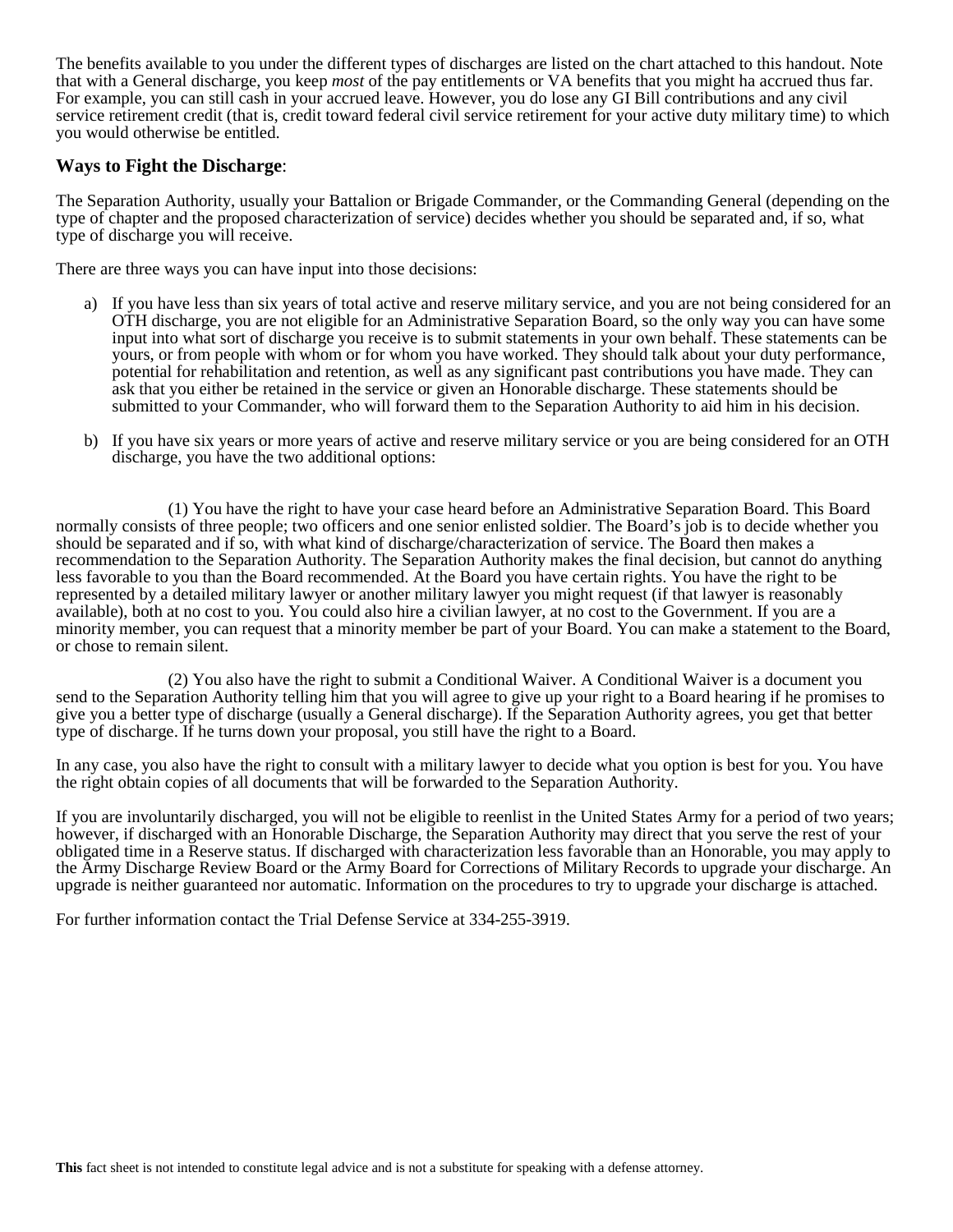# **Benefits upon Separation**

Often, the first question soldiers pending separation is "What benefits do I get?" This is not an easy issue, and subject to constant change. Benefits accorded administratively discharged soldiers vary based upon (1) the basis for discharge; (2) the character of service; and (3) the length of service. Prerequisites frequently change. Listed below are some benefits soldiers frequently ask us about, and the general rules that apply.

## **Separation Pay** *See 1992 DoD Pay Manual, paragraph 40411-40416*

A soldier separated involuntarily with an honorable discharge, who has a minimum of six years service, may be eligible for full separation pay. Examples include soldiers discharged because of a Reduction in Force or failure to attain retention control points. The formula for computing separation pay is: 10% ((monthly base pay) (years of service) (12)). EX: E4 with 6 years of service =  $10\%$  ( $132\hat{2}.40$ ) (6) ( $12$ ) = \$9,521.28.

## **Half Separation Pay** *See DoD Pay Manual paragraph 40411b*

A soldier separated involuntarily, with an honorable or general discharge, who has a minimum of six years of service, who is not qualified for retention and denied reenlistment may be eligible for half separation pay. Examples include soldiers denied reenlistment for local or DA Bar to reenlistment (i.e. QMP, RCP), separations for the convenience of the government such as personality disorders or parenthood (AR 635-290, Chapter 5), for drug or alcohol rehabilitation failure (Chapter 9), and weight control failure (Chapter 18). The formula for computing half separation pay is that provided for full separation pay, divided by 2. In the example above the E4 would be entitled to \$4,760.64.

## **Payment for Accrued** *Leave See DoD Pay Manual, paragraph 40401*

Payment of up to 60 days accrued leave is authorized for soldiers separated with a fully honorable or general discharge. A soldier separated under other than honorable conditions is not paid for accrued leave, nor is accrued leave credited toward any outstanding debts owed the government.

## **Montgomery GI Bill Benefits**

Generally, eligibility for education benefits requires minimum periods of service (20 months for a 24-month enlistment: 30 for a 36 month enlistment) and an honorable discharge. VA reserves the right to upgrade a discharge, so soldiers with less than fully honorable discharges should be referred to their local VA office.

## **Household Goods Shipment** *See Joint Federal Travel Regulation U5317, U5370, Change 82, 10/1/93*

A member without dependents, separated incident to a court-martial, or administrative discharge under other than honorable conditions, is not authorized shipment of household goods at government expense. A member with dependents, separated incident to court-martial or with an under other than honorable conditions discharge is authorized shipment of household goods to a designated place, but is not authorized non-temporary storage. Separations with an honorable or general discharge are authorized both shipment and up to one year of non-temporary storage.

## **Benefits for Involuntary Separations**

Members separated involuntarily, for other than court-martial or misconduct, or entitled to:

- 1. Continued DoD medical coverage for up to 120 days;
- 2. Continued use of Commissary, PX, and MWR privileges for up to 2 years;
- 3. Apply for extension to remain in government quarters for up to 180 days.

These benefits are not authorized for service members separating voluntarily, unless they receive SSI or SSB, ETS and Chapter 10 AR 635-200 (In Lieu of Court-Martial) are examples of voluntary separations.

## **Re-Enlistment Codes**

On separation, a service member's DD 214 is annotated with a re-enlistment code. RE-1 indicates eligibility to re-enlist. RE-3 requires a waiver for re-enlistment; and RE-4 indicates the member is not eligible to re-enlist. A soldier separated as a result of a court-martial or separated under Chapter 10 receives an RE Code 4. This fact sheet is not intended to constitute legal advice and is not a substitute for speaking with a defense attorney.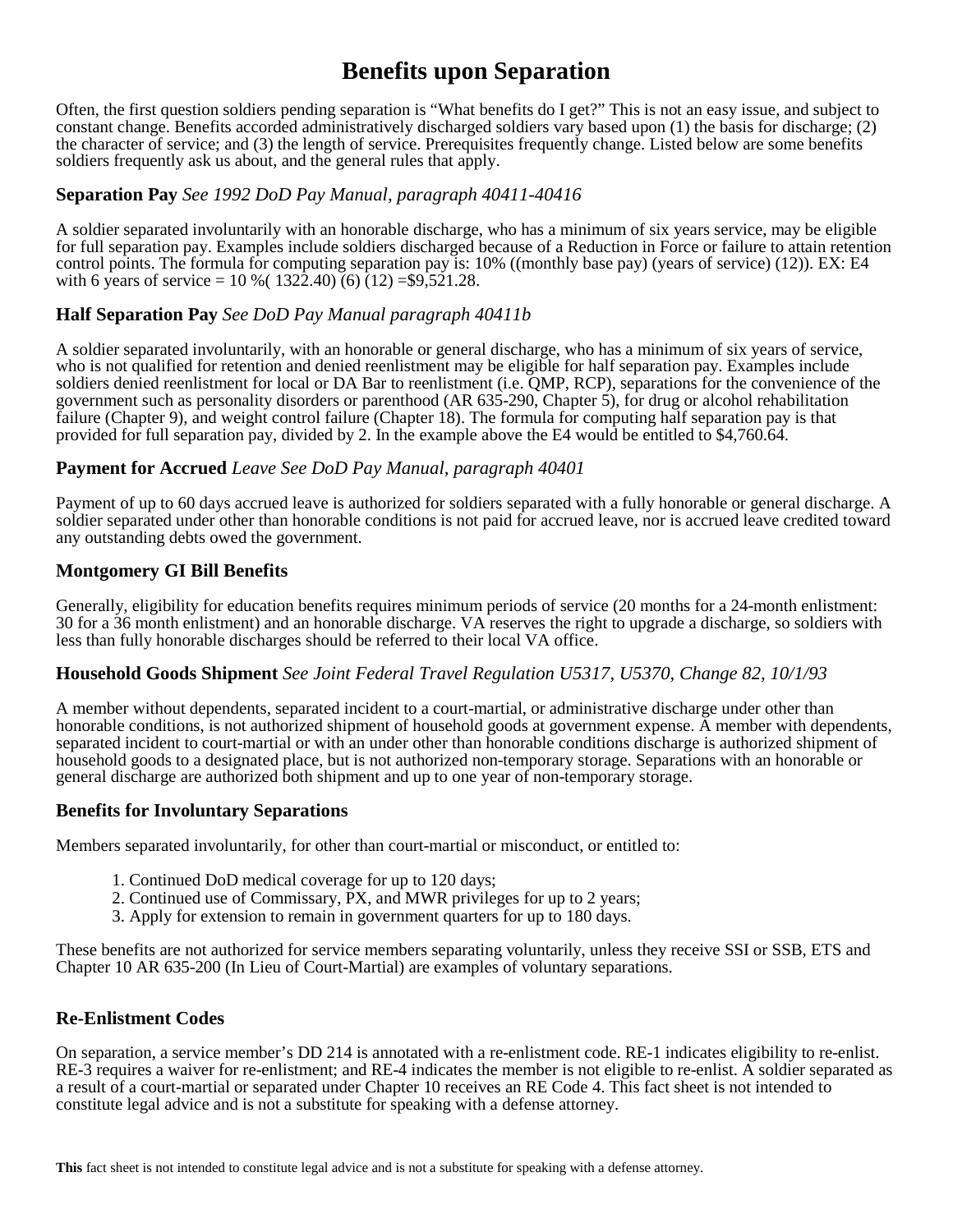# **Army Discharge Review Board Information**

This fact sheet contains answers to common questions concerning applying to have a discharge upgraded. This fact sheet is not intended as a substitute for speaking with a defense attorney. For further information contact the Fort Campbell Trial Defense Service at 334-255-3919

#### **Who may apply?**

Former members of the Regular Army, the Army Reserve, and the Army National Guard may submit an application (DD Form 293) to the Army Discharge Review Board (ADRB). If the former member is deceased or incompetent the surviving spouse, next of kin, or legal representative may apply (application must include supporting documentation, i.e. certified copy of marriage license, death certificate, or powers of attorney).

#### **What do I do first?**

If you need any of your personnel records for inclusion in your application, obtain them before you submit your request for review. After your application for discharge review is submitted your records are sent to the ADRP where they cannot be reproduced. To obtain copies of your military personnel records, submit a Standard Form 180 (Request Pertaining to Military Records) to:

National Personnel Records Center (NPRC) 9700 Page Boulevard St. Louis, MO 62132-5200

#### **How do I apply?**

After you have all your documents ready, submit an original completed & signed Application for Review of Discharge or Dismissal (DD Form 293). Blank forms & instructions are available on the Army Review Boards Agency (ARBA) web site. [http://arba.army.pentagon.mil/.](http://arba.army.pentagon.mil/) Application forms can also be obtained by sending a request to:

Army Review Boards Agency (AREA) ATTN: Client Information and Quality Assurance Arlington, VA 22202-4508

Telephone assistance is available at 1-703-607-1600

#### **How long do I have to apply?**

Request for review must be made within 15 years of discharge/dismissal. We suggest that you wait at least a short time (6 months – 2 years) of discharge before applying to the ADRB in order to allow time for you to establish some references in the civilian community where you live.

#### **What characterization of discharge can I request?**

You can apply to have your discharge upgraded to honorable the first time you apply; regardless of the characterization of discharge you were awarded. However, we suggest you be realistic in your request. Soldiers discharged under Other Than Honorable conditions after 1 October 1982 while in entry-level status (less than 6 months service) may request upgrade to an uncharacterized discharge. To do this, write in block 3c "Change to Entry Level Separation.'

#### **What reasons justify an upgrade of my discharge?**

There are two grounds for upgrading a discharge:

**Propriety** – requesting change in discharge due to an error in the application of a regulation, statue, constitutional provisions or other source of law.

**Equity** – requesting change in discharge due to (1) the policies and procedures under which you were discharged differing in material respects from those currently applicable on a service-wide basis, (2) the discharge being inconsistent with the standards of discipline in the military service of which you were a member at the time of issuance: (3) you exemplary service record and other evidence presented to the ADRB; or (4) your capability to serve (age, educational level and aptitude score, family and personal problems, capricious actions, or discrimination).

#### **Can I appear personally before the review board?**

Yes. There are three types of reviews; the first two involve personal appearance:

**Resident Panel Hearing** – a review involving an appearance before the ADRB in Arlington, VA. by you and/or representative. You must pay your own and your counsel's travel expenses.

**This** fact sheet is not intended to constitute legal advice and is not a substitute for speaking with a defense attorney.